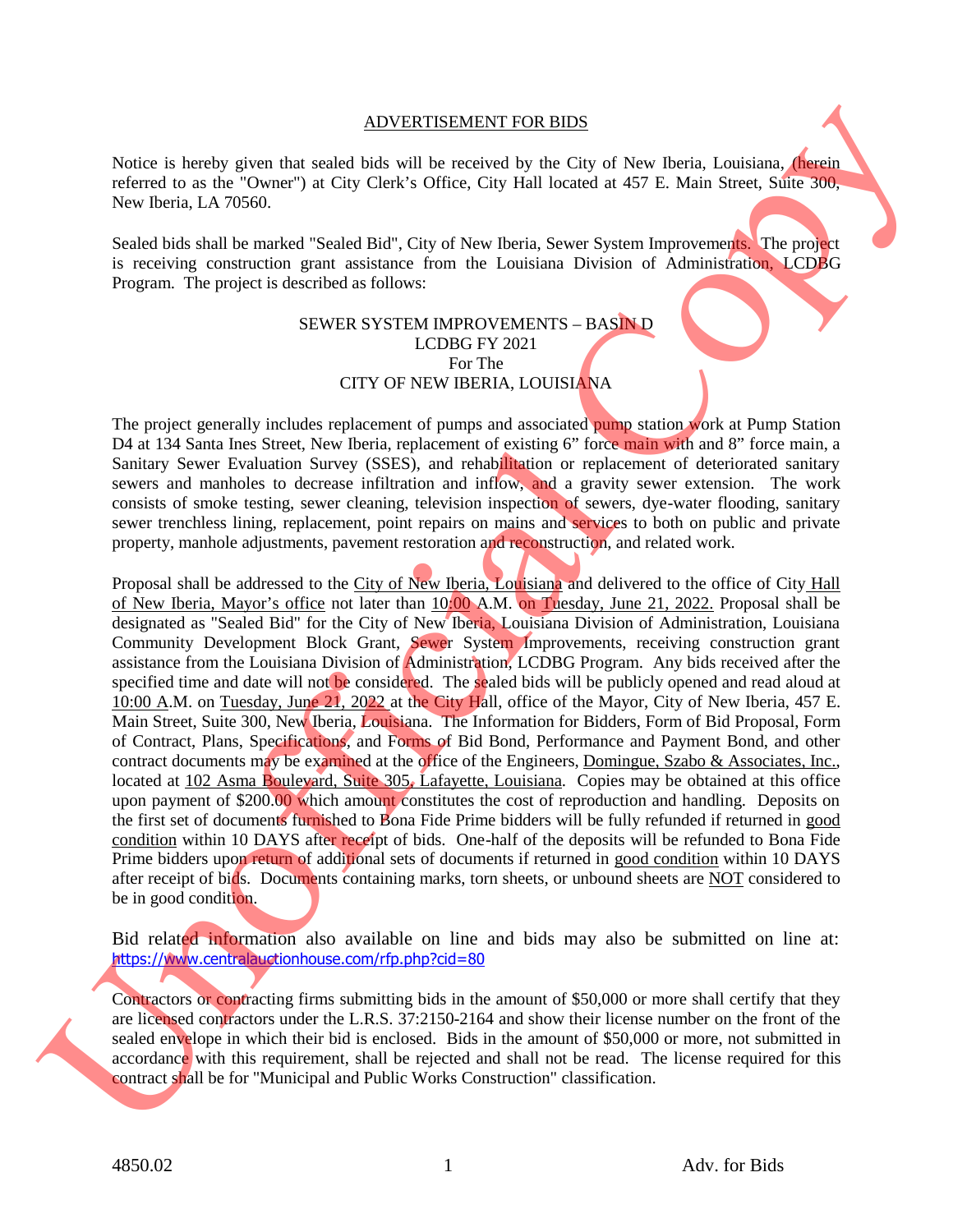Owner reserves the right to reject any or all bids for just cause; such actions will be in accordance with Title 38 of the Louisiana Revised Statutes.

The project is receiving construction grant assistance from the Louisiana Division of Administration, LCDBG Program, as well as the Louisiana Department of Environmental Quality State Revolving Fund Loan. The successful bidder must comply with all requirements of these programs, at no direct cost to the Owner.

Prospective bidders are advised that technical assistance with forms is available from the Office. of Community Development, telephone number (225) 342-7412, Louisiana Division of Administration, Claiborne Building, Baton Rouge, Louisiana.

The Attention of Bidders is called particularly to the requirements for conditions of employment to be observed and minimum wage rates to be paid under the Contract, Section 3, Segregated Facilities, Executive Order 11246, and all applicable laws and regulations of the Federal government and State of Louisiana and bonding and insurance requirements.

All contractors and subcontractors will be required to comply with the Title VI of the Civil Rights Act of 1964, the Davis-Bacon Act pertaining to the minimum wage rates, the Anti-Kickback Act, the Contract Work Hours Standards Act, the Local Public Works Payroll Evaluation Program, and new Section 3 requirements.

The prime contractor and all subcontractors must have and active DUNS number and an active SAM Cage Code number prior to beginning construction and throughout the term of the contract.

All contractors and subcontractors will be required to certify that they do not and will not maintain or provide for their employees any facilities that are segregated on a basis of race, color, creed, or national origin.

Minority, female-owned and Section 3 firms are encouraged to submit bids.

Attention to Bidders is particularly called to the requirements as to conditions of employment to be observed under the Contract, Executive Orders 11625 and 12138, Women's and Minority Business Enterprise; 12549, Debarment and Suspension, 11246, Equal Employment Opportunity and all applicable laws and regulations of the Federal government and State of Louisiana and bonding and insurance requirements. Owence assess to keep the control of the section of the set of the set of the set of the set of the set of the set of the set of the set of the set of the set of the set of the set of the set of the set of the set of the

Partial funding for this project may be through the Louisiana Department of Environmental Quality State Revolving Loan Fund. All contractors and sub-contractors will be required to comply with the Title  $29$  – Labor, Subpart A – Davis-Bacon and Related Acts Provisions and Procedures, as well as all other requirements in the contract documents.

No bidder may withdraw his/her bid within forty-five (45) days after the actual date of the opening thereof.

Any person with disabilities requiring special accommodations must contact the Owner no later